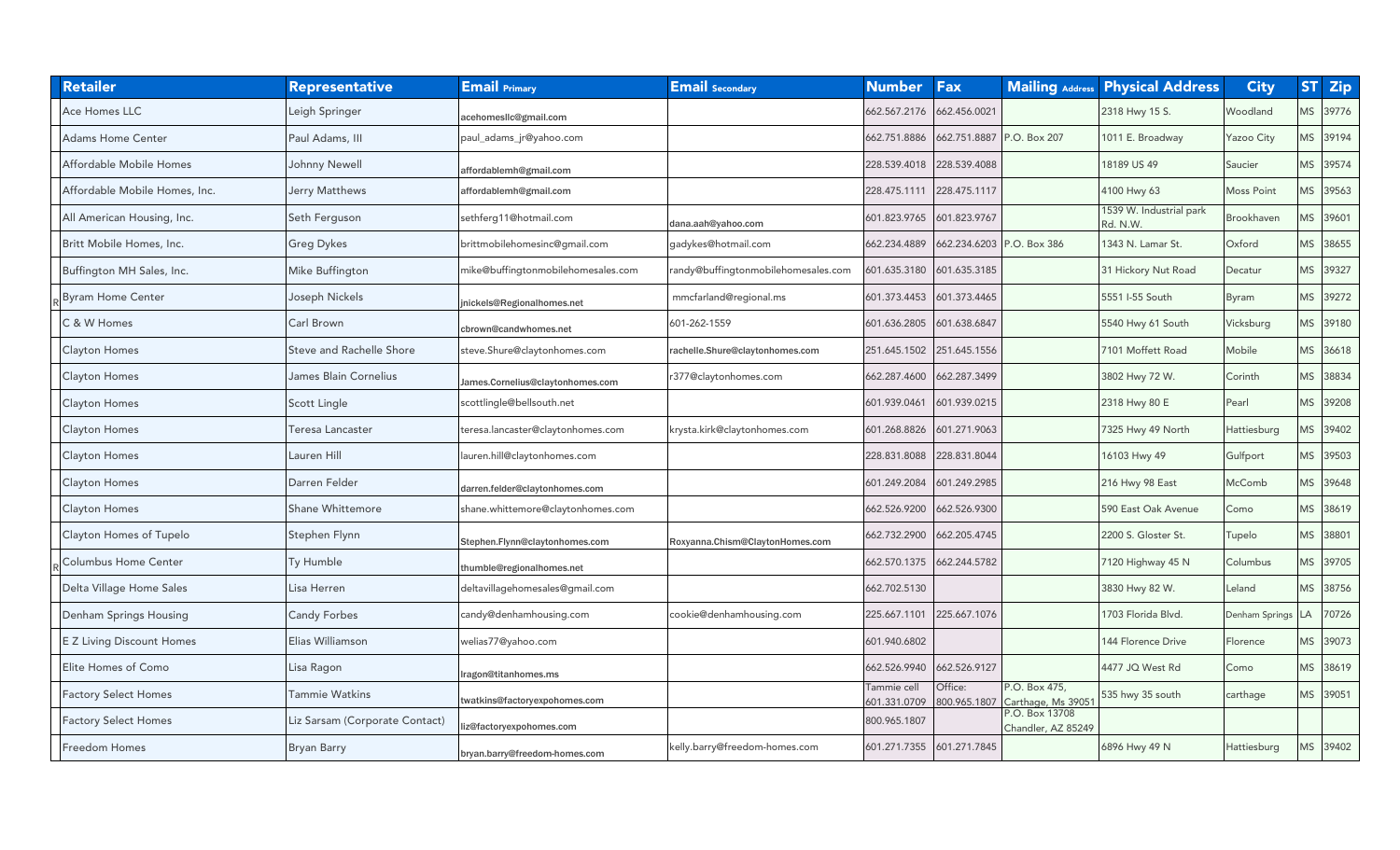| Freedom Homes #654                 | Chris Terry              | chris.terry@claytonhomes.com      | r654@claytonhomes.com                                                                                                                                                                                                                        | 601.932.5017 | 601.939.0598              |                                                 | 2250 Hwy 80 East            | Pearl       | MS        | 39208     |
|------------------------------------|--------------------------|-----------------------------------|----------------------------------------------------------------------------------------------------------------------------------------------------------------------------------------------------------------------------------------------|--------------|---------------------------|-------------------------------------------------|-----------------------------|-------------|-----------|-----------|
| Hattiesburg Home Center            | Wesley Miller            | wmiller@regionalhomes.net         |                                                                                                                                                                                                                                              | 601.261.6005 | 601.510.9817              |                                                 | 7756 Hwy 49 N.              | Hattiesburg | <b>MS</b> | 39402     |
| Hoot's Southern Housing, Inc.      | Hoot Garriga             | ootshousing@yahoo.com             |                                                                                                                                                                                                                                              | 662.327.8208 | 662.327.8442              |                                                 | 3710 Hwy 45 N               | Columbus    | <b>MS</b> | 39701     |
| Laurel Home Center                 | Evan Gieger              | egieger@Regionalhomes.net         | ismith@regional.ms                                                                                                                                                                                                                           | 601.428.8218 | 601.428.8216              |                                                 | 5185 Hwy 84 West            | Laurel      | MS        | 39443     |
| Magic City Mobile Homes            | Jon Drake Hathorne       | nagiccity5221@gmail.com           | msullivanmagiccity@yahoo.com<br>ondrakemagiccity@gmail.com                                                                                                                                                                                   | 601.726.9210 | 601.726.9212              |                                                 | 7628 Hwy 49 N.              | Hattiesburg | <b>MS</b> | 39402     |
| Magnolia Estates of Brookhaven     | <b>Gerald Mims</b>       | gerald@magnolia-estates.net       | connie@magnolia-estates.net                                                                                                                                                                                                                  | 601.833.9998 | 601.833.9493              |                                                 | 533 Hwy 51 N.               | Brookhaven  | <b>MS</b> | 39601     |
| Magnolia Estates of Pearl          | Elvis Jennings           | elvis@magnolia-estates.net        | gerald@magnolia-estates.net (Over all<br>Magnolia Estates)                                                                                                                                                                                   | 601.932.4999 | 601.932.6902              |                                                 | 2430 Hwy 80 E.              | Pearl       | <b>MS</b> | 39208     |
| Magnolia Estates, Inc.             | Shane Upshaw             | shane@magnolia-estates.net        |                                                                                                                                                                                                                                              | 601.631.0327 | 601.631.0291              |                                                 | 1333 Hwy 61 S               | Vicksburg   | <b>MS</b> | 39180     |
| <b>McCants Mobile Homes</b>        | Wade McCants             | nccantshomes@bellsouth.net        |                                                                                                                                                                                                                                              | 601.888.3513 |                           | 601.888.7503 P.O. Box 1429                      | 694 Hwy 61 S                | Woodville   | <b>MS</b> | 39669     |
| <b>McComb Home Center</b>          | Greg Smith               | gsmith@regionalhomes.net          |                                                                                                                                                                                                                                              | 601.249.4270 |                           |                                                 | 621 W Presley Blvd.         | McComb      | <b>MS</b> | 39648     |
| Mills Home Center, LLC of Baldwyn  | Susan Marshall           | <b>Susan@millshomecenters.com</b> |                                                                                                                                                                                                                                              | 662.365.7557 |                           |                                                 | 1285 North Frontage<br>Road | Baldwyn     |           | VIS 38824 |
| Mills Home Center, LLC of Columbus | <b>Shawn Gates</b>       | Shawn@millshomecenters.com        |                                                                                                                                                                                                                                              | 662.329.5973 |                           |                                                 | 6610 US-45                  | Columbus    | MS        | 39705     |
| Mills Home Center, LLC of Pontotoc | Chad Mills and Josh Wise | chad@millshomecenters.com         | Josh@millshomecenters.com<br>amy@millshomecenters.com                                                                                                                                                                                        | 662.489.7444 | 662.489.7444              |                                                 | 369 West Oxford Street      | Pontotoc    | <b>MS</b> | 38863     |
| <b>Pearl Home Center</b>           | Andy Williams            | williams@regionalhomes.net        |                                                                                                                                                                                                                                              | 601.939.1459 | 601.519.001               |                                                 | 2845 Hwy 80 E.              | Pearl       | MS        | 39208     |
| Pontotoc Home Center               | Clay Collier             | ccollier@regionalhomes.net        |                                                                                                                                                                                                                                              | 662.488.9033 | 662.404.7021              |                                                 | 2753 Hwy 15 N.              | Pontotoc    | <b>MS</b> | 38863     |
| Quality Homes of McComb, Inc.      | <b>Bobby Yawn</b>        | ualityhomecs@gmail.com            | qhservice98@gmail.com - Cheryl Davis-<br>Snavely                                                                                                                                                                                             | 601.250.5318 | 601.250.5319              |                                                 | 500 West Presley Blvd       | McComb      | <b>MS</b> | 39641     |
| Regional Enterprises, LLC          | Ben Milligan             | omilligan@regional.ms             | Ben Herring" <bherring@regionalhomes.net< td=""><td>769.572.4320</td><td>601.510.1473</td><td>.O. Box 5989,<br/>Brandon, MS 39047</td><td>6451 Wirtz Road</td><td>Flowood</td><td><b>MS</b></td><td>39232</td></bherring@regionalhomes.net<> | 769.572.4320 | 601.510.1473              | .O. Box 5989,<br>Brandon, MS 39047              | 6451 Wirtz Road             | Flowood     | <b>MS</b> | 39232     |
| Regional Enterprises, LLC          | Heath Jenkins            | njenkins@regional.ms              |                                                                                                                                                                                                                                              | 769.572.4320 | 601.510.1473              | <sup>2</sup> .O. Box 5989,<br>Brandon, MS 39047 | 5451 Wirtz Road             | Flowood     | <b>MS</b> | 39232     |
| Regional Enterprises, LLC          | Paul Jefcoat             | ojefcoat@Regionalhomes.net        |                                                                                                                                                                                                                                              | 769.572.4320 | 601.510.1473              | P.O. Box 5989,<br>Brandon, MS 39047             | 6451 Wirtz Road             | Flowood     | MS        | 39232     |
| <b>Regional Home Center</b>        | Nathan Rogers            | irogers@regionalhomes.net         | mdavidson@regionalhomes.net                                                                                                                                                                                                                  | 662.488.9488 | 662.570.4475              |                                                 | 5048 Hwy 15 N.              | Ecru        | MS        | 38841     |
| Regional Home Center of Meridian   | Jonathan Rayborn         | rayborn@regionalhomes.net         | bgryner@regional.ms                                                                                                                                                                                                                          | 601.693.6789 |                           |                                                 | 2701 S. Frontage Road       | Meridian    | <b>MS</b> | 39301     |
| Regional Homes of Como             | <b>Rusty Finley</b>      | rfinley@regional.ms               |                                                                                                                                                                                                                                              | 769.572.4320 |                           |                                                 | 16394 HWY 310 E             | Como        | <b>MS</b> | 38619     |
| Regional Homes of Gulfport         | Ray Ardis                | ardis@Regionalhomes.net           |                                                                                                                                                                                                                                              |              | 228.832.0710 228.832.0741 |                                                 | 15489 Hwy 49 S.             | Gulfport    | MS        | 39503     |
| Regional Homes of Hattiesburg      | <b>Brad Marrero</b>      | bmarrero@ragionalhomes.net        | tbaker@regional.ms                                                                                                                                                                                                                           | 601.602.2378 |                           |                                                 | 7495 Highway 49             | Hattiesburg | <b>MS</b> | 39402     |
| Regional Homes of Northport        | <b>Mike Davis</b>        | ndavis@regionalhomes.net          | mwilson@regionalhomes.net                                                                                                                                                                                                                    | 205.248.2178 | 205.469.9318              |                                                 | 5900 McFarland Blvd.        | Northport   | AL        | 35476     |
| Regional Homes of Saltillo         | <b>Brad Kellum</b>       | bkellum@regionalhomes.net         |                                                                                                                                                                                                                                              | 662.869.1690 |                           | 662.869.5854 P.O. Box 1043                      | 583 Hwy. 45                 | Saltillo    | MS        | 38866     |
|                                    |                          |                                   |                                                                                                                                                                                                                                              |              |                           |                                                 |                             |             |           |           |